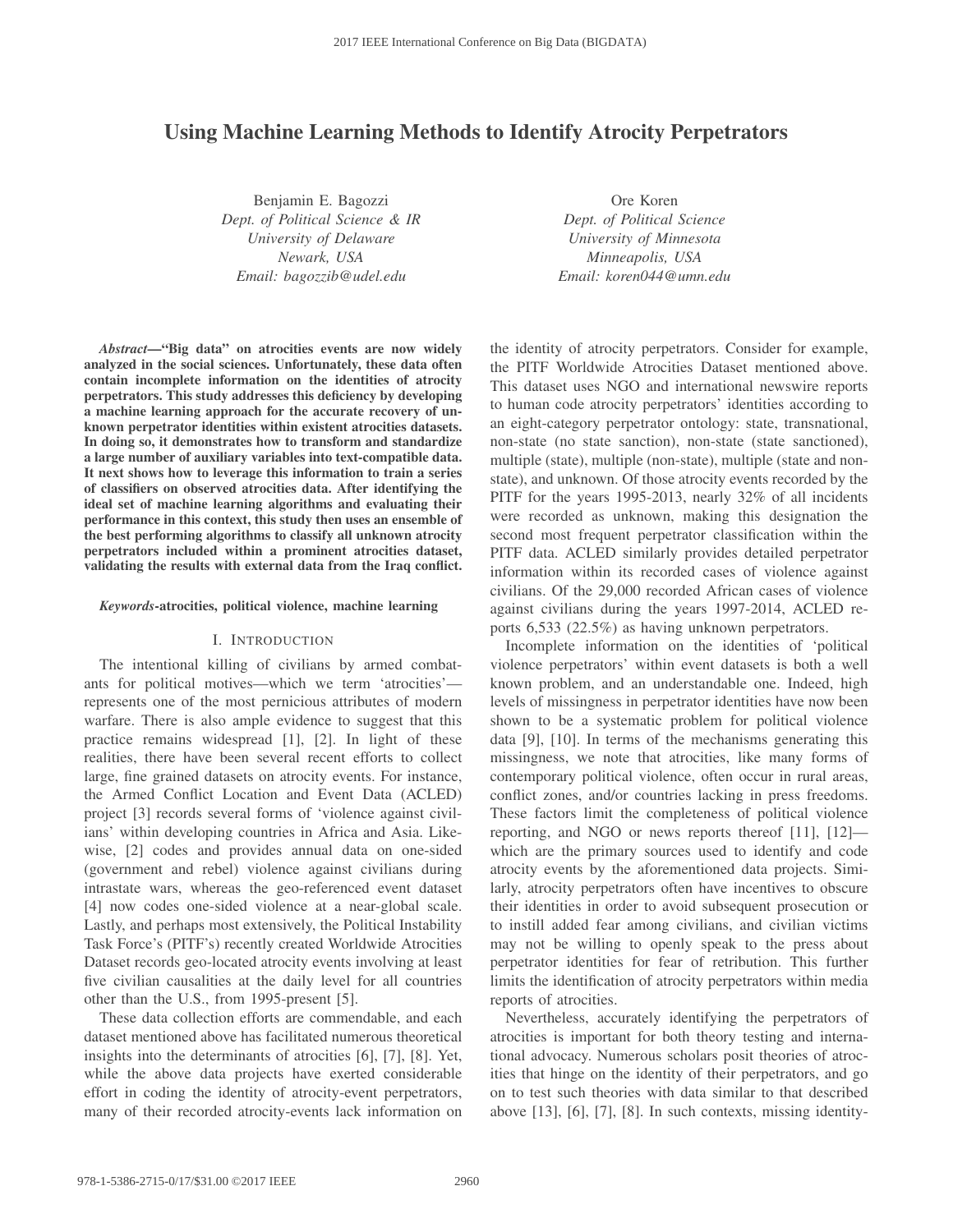information on atrocity perpetrators requires that these cases be dropped, which, if they are not missing completely at random (MCAR), can bias one's estimates and conclusions.

Similarly, efforts to prosecute atrocities by domestic or international legal bodies rely on investigators' abilities to accurately identify atrocity perpetrators. And naming and shaming strategies by the media and human rights campaigners also entail that when atrocities are committed, the proper perpetrators can be identified, and shamed, so as to compel them to curtail their actions [14], [15]. If media-reported atrocities lack perpetrator information, the effectiveness of naming and shaming tools will be severely undermined. Hence, the development of methods for the recovery of atrocity perpetrators' identities is needed to (i) enable scholars to better leverage the recorded atrocities events in existing datasets for scientific research and (ii) provide more accurate atrocity information to lawmakers, investigators, and advocacy groups interested in preventing atrocities, or punishing their perpetrators.

This study develops an approach for the identification of unknown atrocity perpetrators in such circumstances. It begins with the recognition that, while atrocities datasets often lack information on perpetrator identity, they nevertheless include a wealth of meta-data on the severity, location, timing, victims, and details of any given atrocity event. For example, ACLED includes information on the identity of atrocity-victims, in addition to information on the geographic location and timing of relevant events, and the news report source. The PITF's atrocity data likewise contain information on the number of civilians killed and injured, a summary of the event, the geographic location, and the method(s) of violence used, among other variables. Using the PITF atrocities data, this study therefore develops an approach to integrate all available contextual information information, which is often both text-based and numeric, into a unified input format. These input data are then used as predictors within an ensemble of supervised machine learning (ML) techniques, so as to classify atrocity perpetrators within in-sample and out-of-sample settings.

In applying our proposed ML approach to the PITF data below, we also compare the performance of this approach to a recently proposed *multiple imputation* (MI) strategy [10]. We find that ML offers a number of advantages over MI for the task of accurately recovering perpetrator identities. Following these comparisons, we identify the optimal ML classifiers for the PITF's atrocities cases. We then apply this subset of ML classifiers—along with MI—to the PITF's atrocities cases with unknown perpetrators, so as to provide future researchers with credible perpetrator information on these events. We find in these cases that the vast majority of unknown perpetrator cases are attributable to non-state actors, rather than state-based or state-affiliated actors, which has important implications for both our theoretical understanding of atrocities, and analyses thereof. After discussing these implications, we validate our unknown perpetrator classifications against an external dataset on insurgent violence against civilians in Iraq (2004-2010).

# II. OVERVIEW OF APPROACH

Atrocities data are typically recorded at the event level, with each row in one's data corresponding to a single event that was identified from a news source or NGO/government report. Additional variables then separately record atrocityinformation associated with "who" did "what" to "whom" and "where." Auxiliary information pertaining to a given event or its coding is then included within additional variable fields for the sources coded, synopses of the event itself, and other details such as the tactic(s) used, and numbers of civilians injured or killed. Depending on the data set, coding system, and coding sources, these variables will have varying levels of both detail and missingness. For our purposes, atrocity-perpetrator information corresponds to the "who" aspect mentioned above, and is typically coded as a categorical identifier for whether the perpetrator of a given atrocity was a state, rebel, militia, civilian, or international actor—alongside designations for cases where the perpetrator is "unknown."

We contend that proper recovery of perpetrator identities in cases where these actors were recorded as "unknown" is essential for both atrocities researchers and analysts. Supervised ML methods offer one means of doing so. In essence, our supervised ML approach turns missing perpetrator identities into a classification problem. A variety of different ML algorithms are then trained on the cases that *do not* have missing perpetrator information, so as to calibrate and identify the best classifiers for accurately predicting these categorical classifications "in sample." Under this framework, the large number of contextual variables for each atrocities event, including measures of victim information, geolocation, timing, textual summaries of the events, and sources used for coding, can be used as input data to classify perpetrators' identities. In these instances, one can further divide samples into training and test data for a robust evaluation of how well each classifier performs, while also minimizing threats of overfitting. After identifying the best performing classifiers, an ensemble (agreement) of these classifiers' predictions can then be derived for the missing perpetrator cases in one's data, so as to recover the most likely perpetrators involved in these instances. In this regard, our research compliments a variety of recent ML applications to the study of political violence [16], [17] and to atrocities events coding [18].

One challenge for our proposed approach concerns how best to incorporate the full set of additional contextual variables as "features" within a single ML classification task. This is a challenge because—within both the PITF examined below and the related datasets mentioned above some contextual atrocities variables are numeric, whereas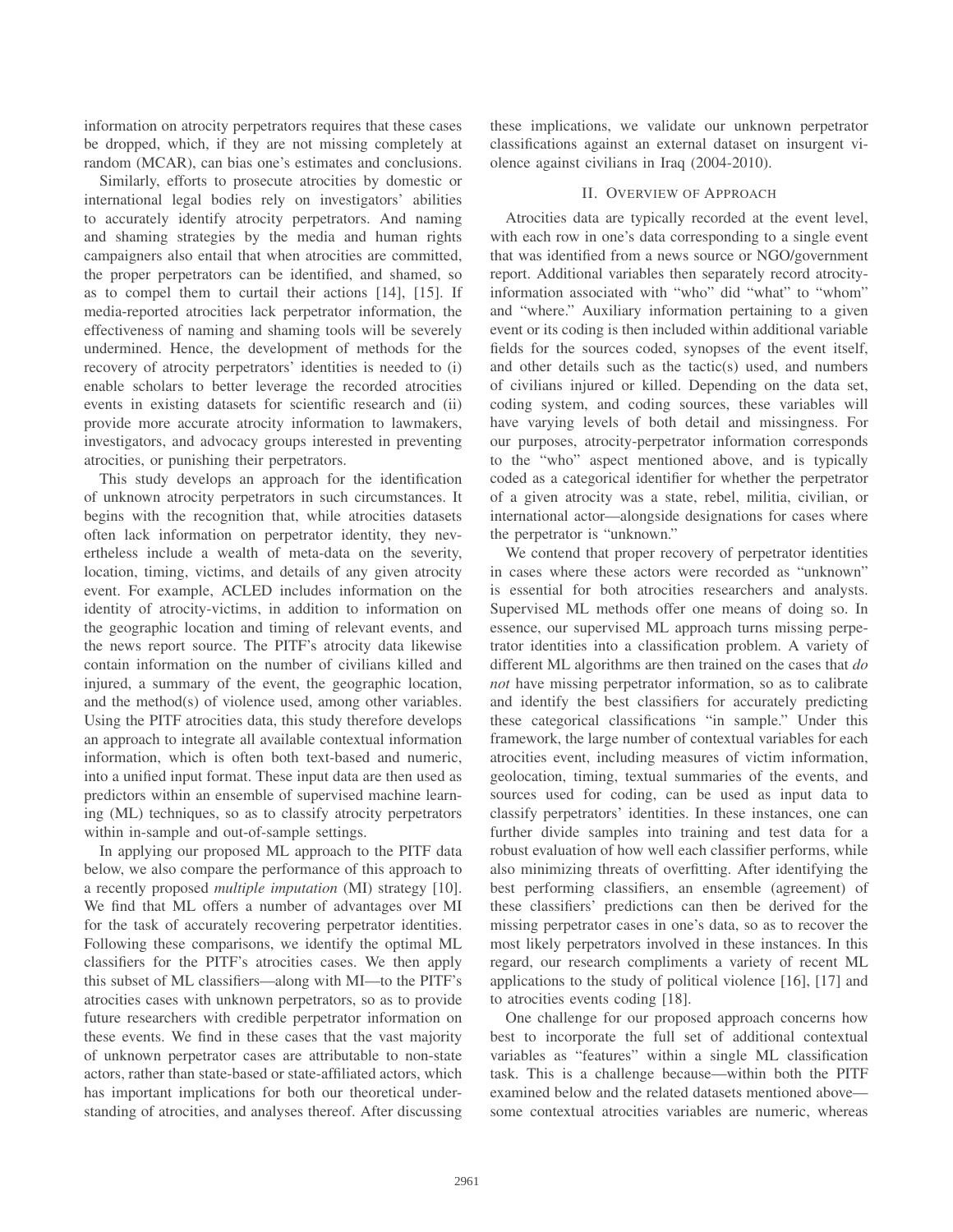others are textual (and are at times multiple sentences in length), and still others are categorical. Moreover, each type of contextual variable can exhibit its own pattern of missingness. Given this potential heterogeneity in variable properties, we propose a data processing step below where one "standardizes" all variables for an ML classification task by converting all variables into a single document term matrix (DTM), including NAs, while appending any numeric variable values to variables' labels in order to ensure that similar numeric entries (across variables) do not get mistaken for equivalent values during the DTM-construction and classification tasks. This strategy ensures that missingness is leveraged as an informative trait rather than listwise deleting that case. This overall approach also helps to ensure that fine grained numeric information, and rich qualitative descriptions, can be simultaneously leveraged under a single ML classification framework.

We discuss our ML approach in detail below. Before doing so, we note that one alternative means of handling unknown perpetrator identities is MI [10]. In most social science applications of MI, missing categorical values are typically imputed with continuous predictions under a multivariate normal model, with these resultant imputations either left "as is" or "discretized" after imputation. More recent MI methods increasingly allow one to impute categorical variables directly using, for instance, multinomial logit [10]. We posit that each of these approaches is likely to underperform in categorical classification relative to supervised ML. Numerous ML algorithms have been explicitly designed to outperform common parametric models in polytomous classification via innovations such as penalized maximum likelihood, classification trees, and neural networks.

As a consequence of these innovations, ML algorithms' superior performance in prediction relative to standard parametric models has been now convincingly argued and demonstrated in conflict research [16], [17]. Moreover, as elaborated upon below, the practice of ensembling several distinct ML algorithms' predictions into a single (more accurate) prediction of each missing case is likely to further improve upon the strengths of ML over MI for the task of recovering categorical perpetrator identities—given ML ensembles' widely noted advantages over individual classifiers in these regards [19], [20], [21]. Hence, while MI may be ideal for handling perpetrator identities in instances where perpetrator variables are included in a subsequent regression analysis, $<sup>1</sup>$  ML is likely preferable in instances where one</sup> prioritizes the *accurate* recovery of unknown values.

There are four instances where recovering accurate perpetrator identity values with (ensemble) ML is preferable to handling missing perpetrator identities via MI. First, as noted above, *accurately* identifying human rights violators is critical to successful international naming and shaming efforts. Second, the accurate recovery of perpetrator identity is also often most relevant at the initial event *dataset creation* stage [18]. MI is limited in such settings given that event data generators will not have access to (or be able to anticipate) the additional variables that will ultimately be included within regressions analyzing their atrocities data. As researchers must include all regression variables within MI to avoid bias [22], the use of MI to recover perpetrator identities at the initial data generation stage risks introducing bias, and thus has limited applicability.

Third, researchers often make use of perpetrator identities not as control or explanatory variables, but rather, to initially subset event datasets into smaller, perpetrator-specific samples. For example, [8] develop a theory concerning the effects of droughts on armed *rebel* actors' incentives to use violence against civilians. They test this theory by subsetting the PITF data mentioned above to a sample containing *only* those atrocity-events arising from rebel perpetrators, omitting all unknown perpetrator cases. Likewise, [7] posit that government and rebel actors will each be more likely to target civilians that have ethnic ties to their opponents. To test these expectations, they analyze separate samples (and models) of state and rebel perpetrated violence. Because perpetrator identities are used in the above studies to define samples *prior to analysis*, MI has limited applicability, relative to alternate approaches that prioritize the a priori accurate classification of perpetrator.

Fourth, ML is also more tractable than MI in recovering unknown perpetrator identities when one's predictors include unstructured text. Such text is common in atrocities event datasets, where multiple variable fields often contain summaries of the news stories and sources used for coding each event, or related hard-to-quantify contextual variables (e.g., estimates of the numbers of civilians injured or killed). While MI can handle categorical variables, the number of categorical variables generated by DTMs of text (which generally equal the number of total unique words appearing across all text—often in the thousands) limits the applicability of MI due to computational and runtime concerns. Indeed, as [23] note, common MI methods work well for applications with 30-40 variables but are "especially poorly suited" for datasets with "many more variables" (pg. 562). ML methods do not face these constraints, and are hence more applicable in situations where text *and* numeric data are available as potential predictors of perpetrator identities.

# III. DATA DESCRIPTION

We apply our ML approach to the PITF Worldwide Atrocities Dataset, which is a recently developed global event dataset. Atrocities are defined by the PITF [5] as "implicitly or explicitly political, direct, and deliberate violent action resulting in the death of noncombatant civilians" (pg. 3). The PITF uses a primary set of seven international news and NGO sources to collect and code a reasonably systematic

<sup>&</sup>lt;sup>1</sup>Given MI's incorporation of uncertainty at the analysis stage.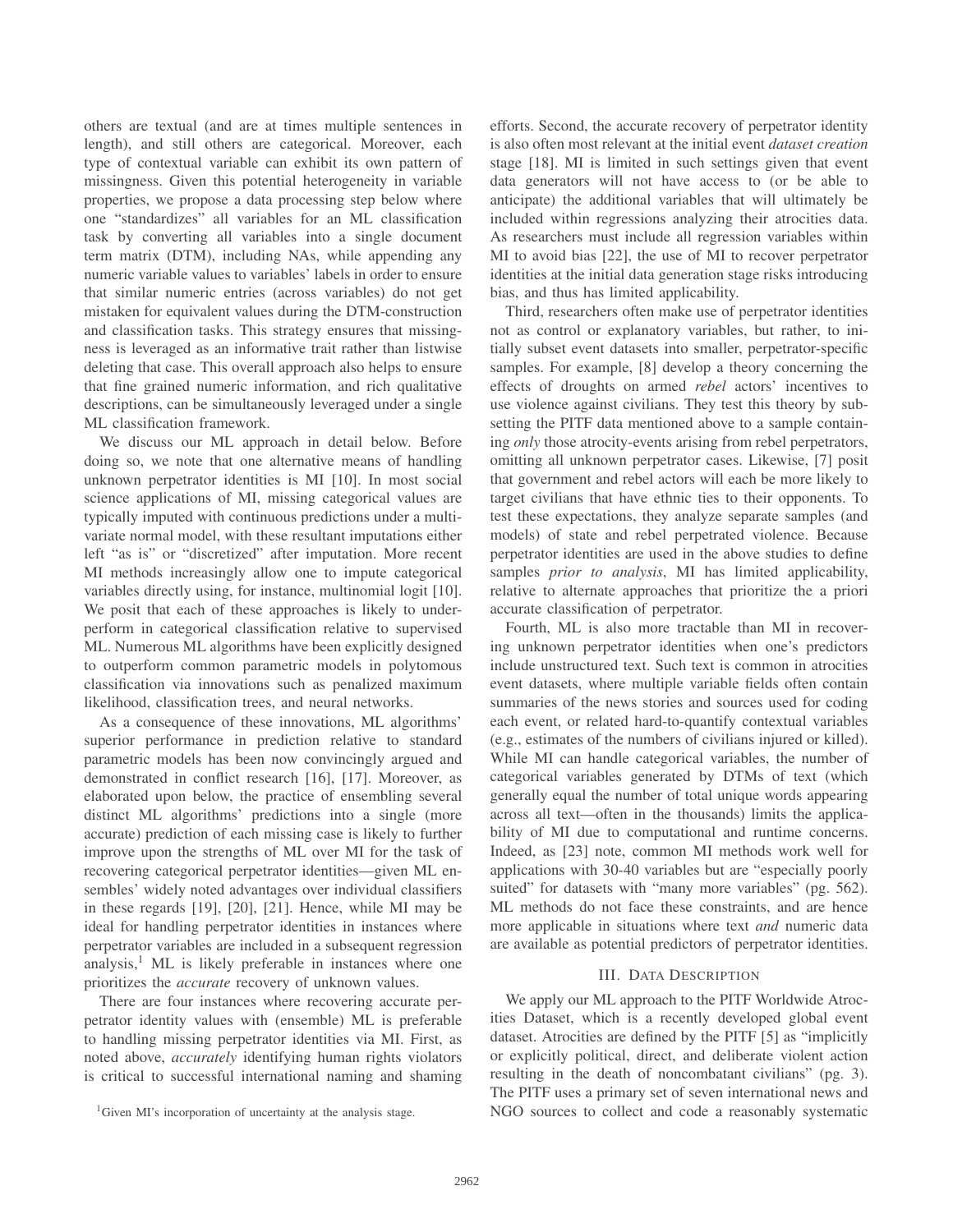sample of atrocities occurring worldwide, beginning in 1995, and then employs human coders to accurately record each atrocity's traits and geo-location. While the PITF data continues to be released in near real time, the present analysis focuses on the 1995-2013 period, which was the most recent data available at the beginning of this study. The PITF dataset records information on both atrocity campaigns, and atrocity incidents where five or more noncombatant deaths occurred.<sup>2</sup> In the interest of comparability across different cases and regions, only incidents are considered below.

Beyond the occurrence of an atrocity event or campaign, the PITF data also record an extensive number of additional variables on each atrocity's characteristics. These additional variables are fully defined in [5] and include information, when available, on the date of an atrocity, its sub-national location, the identities of its victim(s) and perpetrator(s), the modes of violence and tactics used, the number of civilians killed and injured, a summary of the event, and the sources used to code an event, amongst other meta-data

Our sample contains a total of 7,127 atrocity cases. The main quantity of interest for the study at hand is the *identity* of a given atrocity's perpetrator(s). As mentioned earlier, perpetrators within the PITF data are coded within a "perpetrator" variable according to the following eight categories (i) state, (ii) transnational, (iii) non-state (no state sanction), (iv) non-state (state sanctioned), (v) multiple (state), (vi) multiple (non-state), (vii) multiple (state and non-state), and (viii) unknown. Of the atrocity events recorded by the PITF for the years 1995-2013, nearly 32% of all incidents were recorded as unknown, which accordingly makes this designation the *second most frequent* perpetrator classification within the PITF data. We present a frequency histogram of atrocities by perpetrator for our entire sample in Figure 1.

#### *A. Preprocessing*

Aside from our main perpetrator identity variable, all remaining PITF variables included in our analysis were transformed to the DTM-level for use as features within the classification tasks described below. DTMs are commonly used for text-as-data oriented classification tasks, wherein one seeks to classify a document-level coding based upon the text features of each document [20], [21], [24]. For such DTMs, each row corresponds to a unique document and each column corresponds to each unique word appearing across one's document-corpus. The cell values of the DTM accordingly denote the number of appearances of each word (column) within each document (row). For our application, we do not have a set of exclusively text-based features, but



Figure 1. Atrocities by Perpetrator, 1995-2013

rather a mix of text-based variables<sup>3</sup> and numeric variables that we intend to use for classification. Moreover, because virtually all numeric variables included within the PITF data are categorical,<sup>4</sup> converting each and every variable into "text data," and then restructuring all PITF atrocities variables into a single DTM is not only appropriate, but ideal for our anticipated classification tasks.

In these regards, care must be taken to ensure that numeric or categorical values (e.g., Scorched.Earth.Tactics= 1) and/or common terms within one variable field are not interpreted by the ML algorithm as having the same meaning as equivalent values within other variable fields (e.g., Deaths.Contested= 1). To address this issue, we preprocessed our data frame prior to converting it into a DTM by appending a variable's label to each numeric (or common term) variable value where appropriate, such that the previous example yields two distinct stringvalues for the number "1": "Scorched.Earth.Tactics1" and "Deaths.Contested1." This was especially beneficial for ensuring that our DTM's "unique terms" included distinct values for the many binary variables' corresponding binary values in the dataset. Further, where appropriate, "NA" or "missing" records were also treated as unique strings (e.g., "Scorched.Earth.TacticsNA") and included as a feature-value for classification.

We then sought to ensure that common N-gram phrases were not broken up into individual words within our DTM when these phrases corresponded to unique constructs. This

 $2$ Per [5], incidents are defined as as "perpetrated by members of a single organization or communal group, or by members of multiple organizations or groups reportedly acting in concert, in a single locality within a 24-hour period" (pg. 6). Campaigns are a residual category for atrocities that lack sufficient information for the identification of incidents.

<sup>3</sup>Which, in some cases, correspond to single words, and in other cases, include lengthy passages of text, such as the Description field, which contains 2-3 sentence descriptions describing the event in narrative English.

<sup>&</sup>lt;sup>4</sup>Moreover, even the numeric variables that are not categorical contain categorical values (including NAs) alongside numeric values, rendering them effectively categorical for our tasks.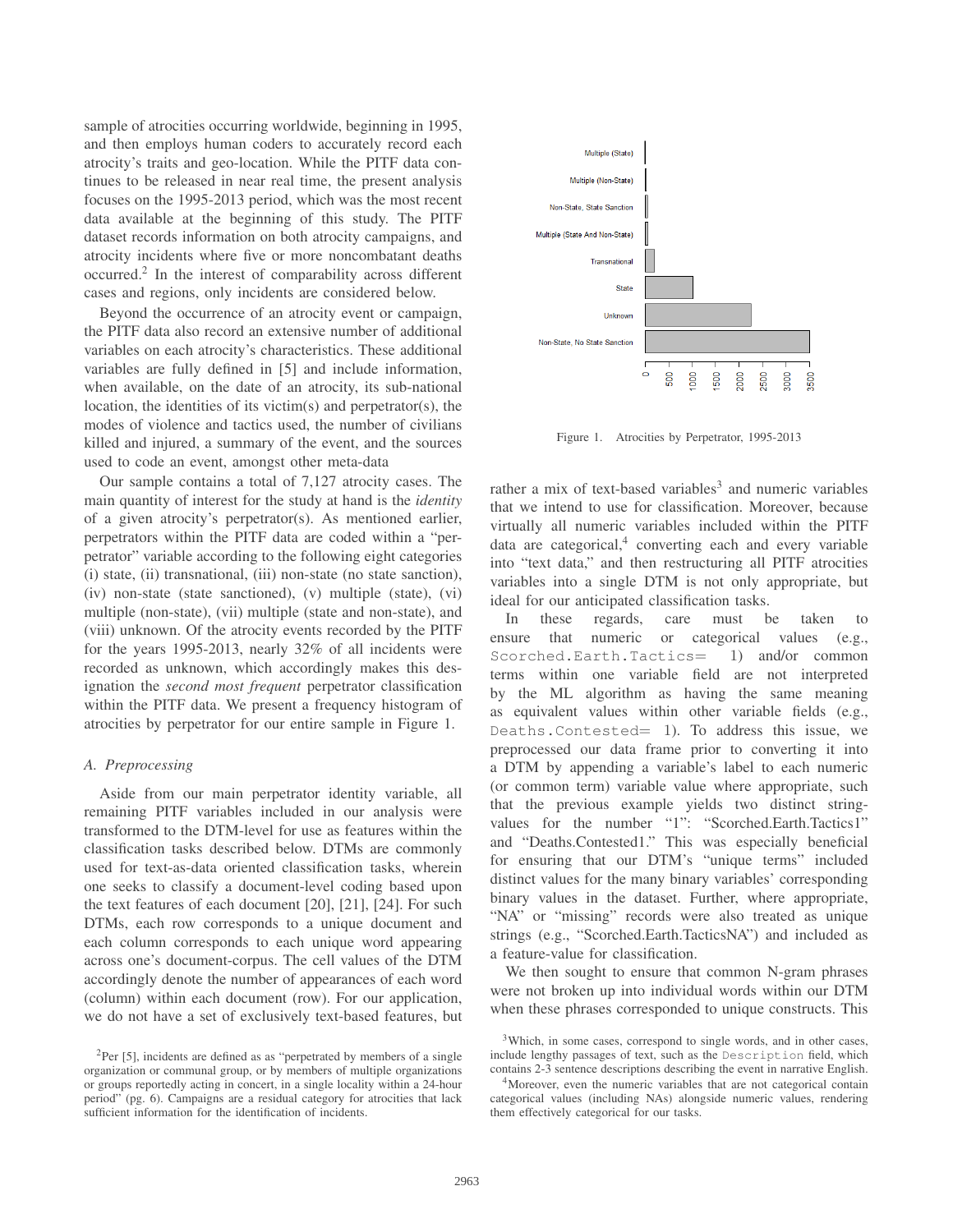was achieved by converting all common N-gram phrases<sup>5</sup> to unigrams via dashed-lines. Note however that we did not implement this step for variables containing longer text passages that corresponded to narratives or comments, rather than categorical (N-gram) classes. After converting each variable into appropriate 'text data,' all variables were restructured into a DTM for analysis, where a "document" in this case corresponds to a single atrocity case, and that document's "words" correspond to the combined stringconverted values on each variable for that atrocity-case. This is in line with published supervised text-as-data applications [21]. All told, our final DTM had 7,127 "documents" and 2,947 unique terms.

#### IV. ML AND MI APPLICATIONS

Supervised ML methods have different strengths and weaknesses for any particular application. As such, researchers increasingly recommend ensemble methods, which allow one to leverage multiple ML or predictive algorithms within a single classification or forecasting task, so as to maximize tradeoffs between efficiency and accuracy [20]. We follow this approach here in using [21] to evaluate the following ML algorithms for the classification of our perpetrator identities: LASSO, stabilized linear discriminant analysis (SLDA), support vector machine (SVM), maximum entropy, bagging, boosting, random forests, classification trees, and neural networks. After evaluating the out-ofsample performance of each algorithm, we retain the six best preforming algorithms, and use their ensemble to classify the atrocities cases in our sample that exhibit missing perpetrator identities.

We begin by evaluating the aforementioned classifiers within our subsample of atrocities events with known perpetrators. This subsample corresponds to the 68% of our atrocities sample that recorded a perpetrator as *not* being "unknown." The resultant outcome variable that is used in the first step of our classification tasks thus corresponds to a seven-category polytomous (i.e., categorical) *known* perpetrator variable, and encompasses 4,870 (out of 7,127) total observations. For these 4,870 retained cases, we further divide this sample into 80% training data ( $N = 3,847$ ) and 20% test data ( $N = 1,023$ ).

We compare this ML approach to the MI approach proposed by [10] below. These comparisons are not intended to suggest that [10]'s MI approach is inferior to our proposed ML approach. Rather, our claim is that ML is a preferred method for the specific task of accurately recovering perpetrator identities from unknown-perpetrator cases. If the goal is instead to make inferences within a standard regression model that includes perpetrator identity as a control or explanatory variable, we recommend that researchers follow [10]. For our MI comparisons, we retain a subset of the predictor variables mentioned above, as not all ML predictors are compatible with MI.<sup>6</sup> For the variables retained within our MI approach, we treat missing values as missing within the MI model, rather than as unique categorical character-strings (as we do in ML). Following [10], we use these retained variables to "train" a set of 100 MI models on the known perpetrator data mentioned above, while artificially deleting the identities of our test cases so that our MI method generates predictions for these cases under a similar out-of-sample framework to that of our ML approach. While doing so, we follow [10] to treat perpetrator identity, and all other relevant dichotomous or polytomous variables, as categorical within our MI-routines, and then ensemble the MI predictions for perpetrator identity to identify MI's modal perpetrator identity prediction across all 100 MI datasets for comparison to ML.

#### *A. Known Perpetrator Classification*

Before leveraging our ensemble approach, we first classify our known atrocity-perpetrators separately by training each of our nine candidate algorithms on the training sample referenced above. Based on the results from these training exercises, we predict the known perpetrator identity classes in our (held-out) test sample. We then follow the same steps using our aforementioned MI strategy, and compare each approach's out-of-sample perpetrator predictions to the "true" perpetrator identities in this test sample.

To do so, we follow past work in this arena [20], [21] to extract out-of-sample classification measures of (i) precision, (ii) recall, (iii) f-scores, and (iv) the proportion of all cases correctly classified (CCR) for each ML algorithm used, as well as for our MI approach. Precision measures the correct predictions of a given class (e.g., perpetrator identity = "state") as a share of an algorithm's total (correct and incorrect) predictions for that same class. Recall instead quantifies the proportion of a given class' (i.e., perpetrator identity's) cases that were classified as such by an algorithm. F-scores provide a weighted average of precision and recall, with higher values reflecting better overall accuracy for a given algorithm. CCR reports the proportion of all cases *across all classes*—that were correctly classified by a given algorithm, and thus places relatively more weight on accurate classification of one's more common classes. We report these out-of-sample classification statistics—averaged across all seven perpetrator identity classes for precision, recall, and f-scores—in Table I.

Table I offers several revealing insights. First, in terms of precision, recall, and f-scores, none of our classifiers do a particularly commensurate job in classifying *all* categories

<sup>&</sup>lt;sup>5</sup>For example, the Intent variable coded each atrocity for its intent based on an six category categorical string-indicator. For each categorical string-value, we omitted spaces so that each was considered as a single unigram, such that, "Intent Apparent But Not Stated" was converted to "Intent-Apparent-But-Not-Stated."

 $6$ Omitting text-based features that exhibit 50+ unique values (factors).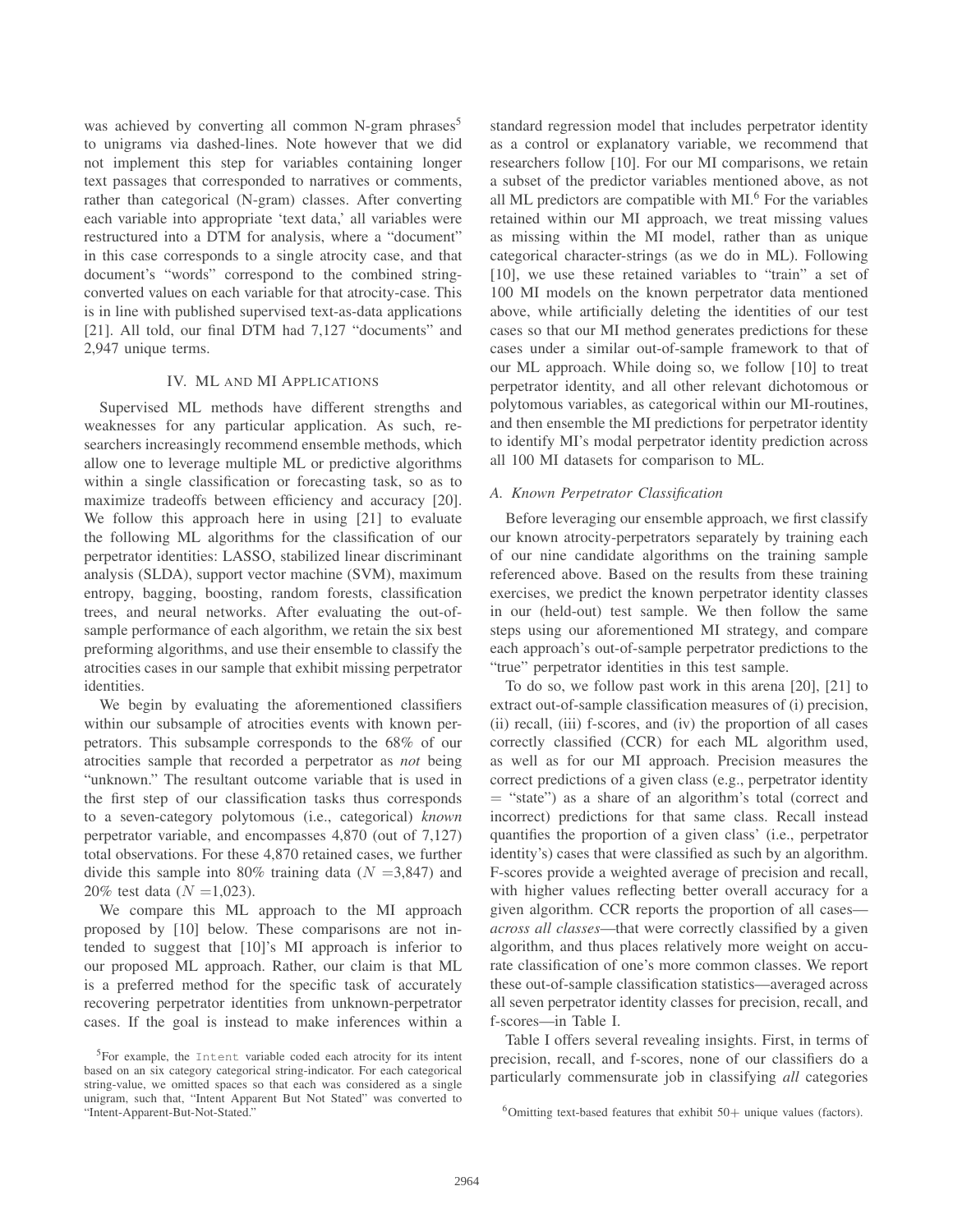Table I OUT-OF-SAMPLE ALGORITHM PERFORMANCE

| Approach                    | Precision | Recall | F-score | <b>CCR</b> |
|-----------------------------|-----------|--------|---------|------------|
| <b>LASSO</b>                | 0.484     | 0.321  | 0.346   | 0.868      |
| <b>SLDA</b>                 | 0.393     | 0.373  | 0.380   | 0.853      |
| <b>SVM</b>                  | 0.444     | 0.339  | 0.363   | 0.877      |
| Maximum Entropy             | 0.379     | 0.351  | 0.360   | 0.865      |
| Bagging                     | 0.419     | 0.306  | 0.331   | 0.861      |
| Boosting                    | 0.381     | 0.309  | 0.327   | 0.853      |
| Random Forests              | 0.384     | 0.289  | 0.311   | 0.871      |
| <b>Classification Trees</b> | 0.359     | 0.257  | 0.280   | 0.810      |
| Neural Network              | 0.230     | 0.246  | 0.237   | 0.832      |
| Multiple Imputation         | 0.377     | 0.187  | 0.199   | 0.729      |

of the perpetrator variable. The recall values in Table I range from a low of 0.187 (MI) to a high of 0.371 (SLDA), implying that our classifiers correctly predict a perpetrator's identity in 19%-37% of the cases, on average across all seven classes—with MI faring worst in these regards. Similarly, the precision values in Table I imply that our ML algorithms' predictions of a given class (i.e., perpetrator identity) are on average correct in 23%-48% of all instances in which that algorithm predicted an observation as having that class. MI performs better than the two worst performing algorithms in this case, but still only places eighth best overall.

Given the highly unbalanced nature of the seven (nonmissing) perpetrator identities in our training (and test) dataset, the modest overall performance of our ML and MI classifiers in these instances is unsurprising. Indeed, four of our seven perpetrator classes together encompass fewer than 3% of all cases within our samples and are thus exceptionally difficult to classify. The difficulty in classifying these perpetrators brings down the average levels of precision, recall, and f-scores for all ML and MI classifiers in Table I. By contrast, CCR—which is less sensitive to algorithm underperformance in rare classes—indicates that our ML algorithms correctly classify 81%-88% of all training cases, whereas MI only correctly classifies 73% of these cases.

We therefore also examine our precision, recall, and fscore metrics separately for our seven perpetrator classes. We find that our disaggregated precision, recall, and fscores each exhibit superior performance across the most prominent classes, relative to the aggregated metrics presented above. For example, if we examine the performance of our classifiers for the three most abundant perpetrator identities ("State," "Non-State," and "Transnational," representing 97% of all data), the average levels of precision, recall, and f-scores across all nine ML classifiers are 0.768, 0.679, and 0.723; each far higher than the comparable levels obtained when we average classifier performance across all seven perpetrator classes (of 0.386, 0.310, and 0.326). By comparison, the equivalent values for MI remain far lower, at 0.545, 0.403, and 0.403. Below, we additionally evaluate the potential further improvements in accuracy that can be obtained by (i) leveraging ensembles of our aforementioned algorithms and/or (ii) classifying a binary, "state" versus "non-state" perpetrator variable, rather than the seven category perpetrator variable examined here. Before turning to these extensions, we first give more attention to the relative strengths of our classifiers for the primary seven-category perpetrator identity variable.

The f-scores in Table I provide the most direct means of comparing the relative strengths of each algorithm in these regards. Here, we find that six of our ML algorithms—LASSO, SLDA, SVM, maximum entropy, bagging, and boosting—noticeably outperform the remaining three algorithms—random forests, classification trees, and neural networks, as well as MI. This is evidenced by the noticeable drop-off between the "best" six algorithms (with boosting, the lowest performing of these six, reporting an f-score of 0.327 and CCR of 0.853), relative to the fscores and CCRs obtained from the three aforementioned "worst" performing algorithms (with f-scores ranging from 0.237-0.311, and CCRs ranging from 0.810-0.871) and MI  $(f-score=0.199; CCR=0.729)$ . Among the best performing algorithms, SLDA, SVM, and maximum entropy are the strongest performing of all algorithms based on f-scores and CCR. Even so, many of our remaining "best" performing algorithms outperform SVM, maximum entropy, and SLDA in *precision*, most notably LASSO and bagging. SLDA performs best on *recall*, though the remaining five "best" performing ML algorithms exhibit fairly comparable recall.

In sum, the ML algorithms discussed above are able to classify our seven-category perpetrator identity variable with a notable degree of accuracy, and with far higher accuracy than MI. Yet, several algorithms are also more accurate than others for our classification tasks, and each algorithm generally performs much better in classifying our most common perpetrator classes. As such, it is also likely that an ensemble of our ML algorithms will offer further improvements in recall and coverage for our perpetrator identities variable. In this context, an 'ensemble' corresponds to a consensus agreement coding of the predicted classifications that are obtained from two or more of our algorithms. The predicted class assigned by an ensemble accordingly represents the most frequent class predicted across our all algorithms evaluated. If all algorithms disagree for a given case, the algorithm with the highest predicted probability—and its associated predicted class—will be assigned as the ensemble prediction for that case. The use of an ensemble in these respects is in line with comparable political science applications of supervised classification [20], [21], which have found that ensembles substantially improve classification accuracy.

We hence examine the added benefits of ensemble agreement for the classifiers used in our application. To do so, we again leverage CCR, as defined above, and also calculate (i) a measure of total coverage, which corresponds to the percent of cases that meet the ensemble threshold divided by the total cases, and (ii) the number of algorithms that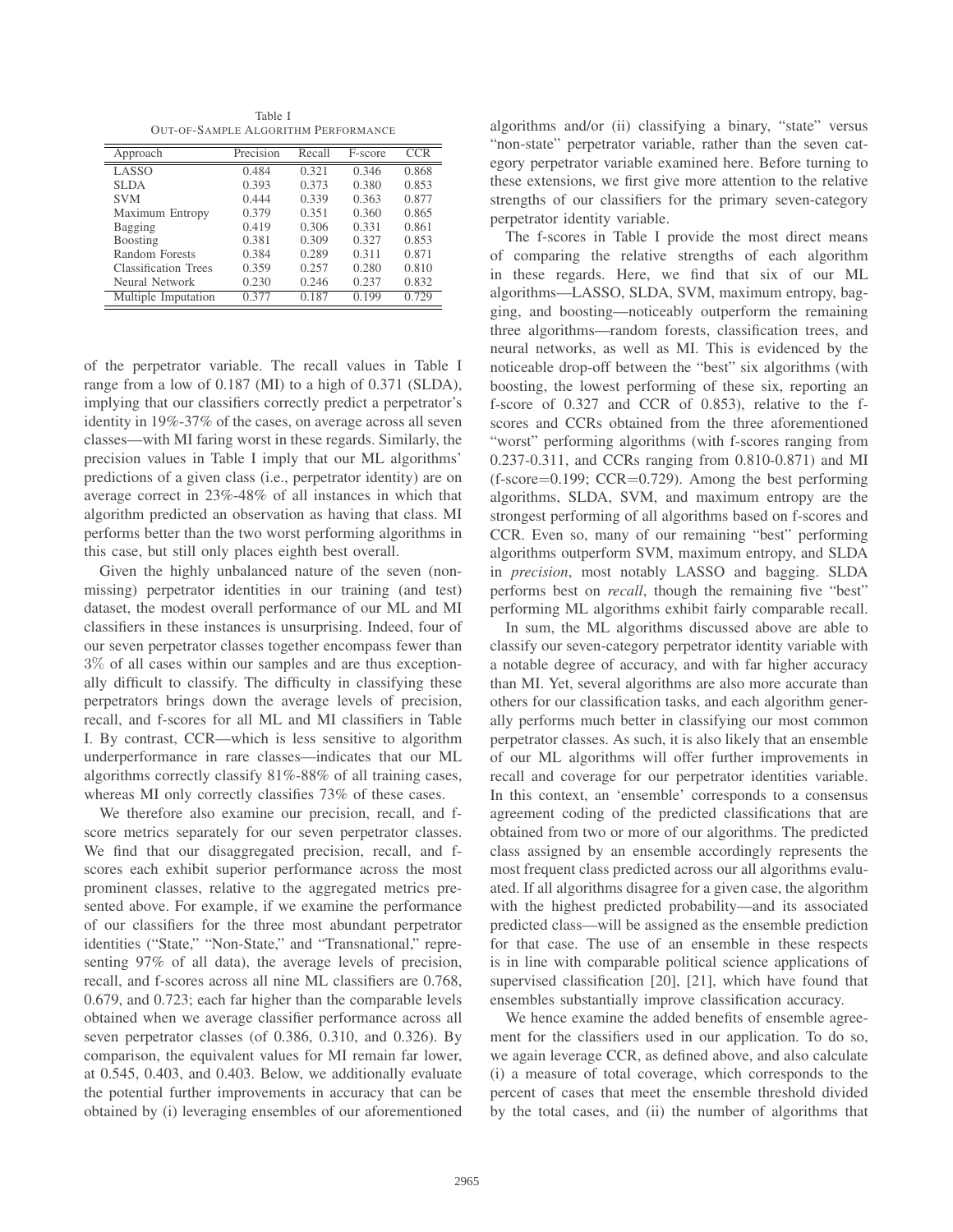were in consensus agreement for each case. Together, these metrics allow us to incrementally subset our training sample to only include cases of consensus agreement involving at 2-9 algorithms, and to evaluate overall accuracy (via CCR) and consensus agreement at each of these eight thresholds. These quantities are reported in Table II.

Table II ENSEMBLE AGREEMENT

| N-Ensemble | Coverage | <b>CCR</b> |
|------------|----------|------------|
| $n \geq 2$ | 1.00     | 0.88       |
| $n \geq 3$ | 1.00     | 0.88       |
| $n \geq 4$ | 1.00     | 0.88       |
| $n \geq 5$ | 0.99     | 0.88       |
| $n \geq 6$ | 0.94     | 0.91       |
| $n \geq 7$ | 0.89     | 0.92       |
| $n \geq 8$ | 0.83     | 0.94       |
| n > 9      | 0.72     | 0.96       |
|            |          |            |

We find that the use of 2-through-5 classifier ensemble agreement does not yield a noticeable improvement (in CCR) over using SVM alone, which was the best preforming individual classifier (in CCR). That is, when using SVM, we found that this algorithm correctly classified 88% of all cases, and we find that the cases in our sample that saw at least 2-to-5 ensemble agreement similarly classified roughly 88% of all cases correctly. This lack of improvement in CCR is likely a function of the relatively high CCR obtained under SVM alone, which offers little additional room for improvement. However, as we examine the subsets of our cases that saw ensemble agreement involving six or more algorithms, we begin to observe additional improvement in overall accuracy. For example, the CCR when one uses all nine classifiers is exceptional, with 96% of all cases correctly classified, although in this case the proportion of cases that met this ensemble threshold has declined to 72%. To identify an ensemble that balances coverage against the benefits (to accuracy) of adding additional classifiers, we follow the 90% inter-coder reliability standard that is often invoked in the social sciences [21]. This leads us to choose a six algorithm ensemble, as this ensemble agreement level classifies 94% of our perpetrator cases with 91% accuracy.

# *B. Robustness Tests*

To assess the robustness of our findings, we first reevaluate our results when using four-fold cross-validation. In doing so, we find very similar patterns to those discussed above, and also find that our ML algorithms continue to strongly outperform MI in classification. We then examine the potential improvements in accuracy that are obtained from classifying a binary, "state" versus "non-state" perpetrator variable, rather than the seven-category perpetrator variable examined earlier. Results suggest that our nine algorithms, and ensembles, have noticeably higher accuracy in classifying our binary perpetrator identity variable than either (i) polytomous ML (ensemble) classification or (ii) our application of MI to the binary classification case (which performs even worse than in the polytomous case).

Given that our MI comparison models omitted 15 textbased variable-features that contained  $\geq 50$  unique factors, we also compared our MI approach to a set of smaller ML specifications that only included the predictors used within our MI models. These underspecified ML algorithms were slightly less accurate than those reported in Table I, but were still far more accurate than MI on relevant metrics. This suggests that the differences in accuracy between MI and ML highlighted earlier are not wholly attributable to the withholding of text variables from the MI model.

# *C. Unknown Perpetrator Classification*

Our main findings suggest that an ensemble of the following six algorithms performs best in classifying our known perpetrator cases: LASSO, SLDA, SVN, maximum entropy, bagging, and boosting. The present section accordingly returns to our full dataset, and divides this dataset into two samples: a training sample corresponding to *all* known perpetrator cases (N=4,870) and a second virgin sample corresponding to all unknown perpetrator cases (N=2,258). We then separately deploy (i) an ensemble of LASSO, SLDA, SVN, maximum entropy, bagging, and boosting and (ii) our MI approach for the task of classifying all "unknown" perpetrator cases in our virgin sample. After classifying the unknown perpetrator cases into our seven known perpetrator classes using the ensemble and MI approaches, we examine each approach's frequencies of assigned perpetrator classes within our virgin "unknown" perpetrator sample. We also consider the frequency of ML ensemble agreements for this virgin sample in Figure 2.



Figure 2. Consensus Agreements (ML Approach)

The virgin classifications are similar in the aggregate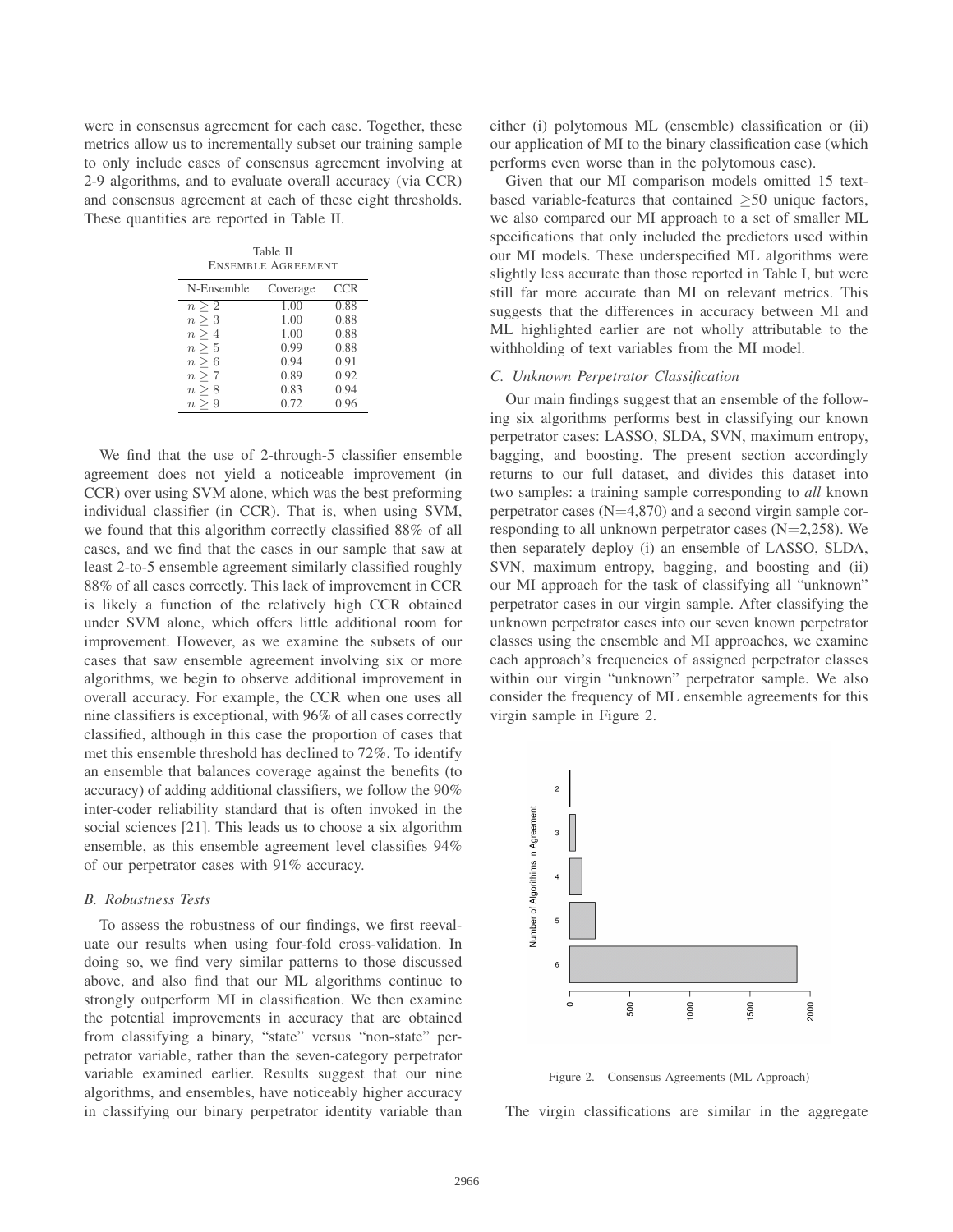across the MI and ensemble ML approaches, thereby underscoring the utility of *both* approaches in recovering unknown perpetrator identities. For instance, we find that our MI and ML classifications of unknown perpetrators each yield remarkably higher shares of non-state perpetrators than that found in the known perpetrator sample: 72% of all known perpetrator cases in the PITF dataset had the designation of "Non-State, No State Sanction" whereas 93% of all unknown cases were classified as "Non-State, No State Sanction" by our ML approach. In addition, our virgin sample saw only 6% of all cases classified as "State" perpetrators by our ML approach—far lower than the 21% of our known cases recorded as being "State" perpetrators within our known perpetrator sample. These results suggest that the vast majority of unattributed atrocities (1995-2013) were committed by non-state actors. This in turn implies that studies of *non-state* perpetrated atrocities that discard unknown cases may substantially bias their results due to the fact that "unknown" cases are not missing at random. By that same token, studies of *government* perpetrated atrocities that discard unknown atrocities cases may not be substantially biased, given the very small share of unknown cases that correspond to this class of perpetrator.

There are several reasons to view these observed patterns as valid. Based on Figure 2, the vast majority (93%) of virgin cases saw at least five algorithms in consensus agreement, and 84% of all virgin cases saw *all six* algorithms in consensus agreement. When interpreted alongside Table II where we found that instances of six-algorithm consensus agreement accurately classified 91% of all corresponding cases within our test sample—these levels of agreement suggest that our algorithms are fairly confident, and accurate, in classifying our unknown atrocities cases. Second, we also *do not* find that our out-of-sample classifications of known perpetrator cases yield comparably skewed results towards the "non-state" perpetrator class. Thus, we are unlikely to have classified a high number of unknown perpetrators as "non-state" due to ML and MI severely overpredicting "nonstate" cases over "state" cases.

Third, the fact that we find similar patterns (i) across MI and ML and (ii) when applying these same virginclassification steps to a binary perpetrator variable further underscores the robustness of our overall classification findings. Fourth, extant research suggests that rebel violence against civilians is significantly higher than government violence during our general period of analysis [6], [2]—a pattern that our full PITF dataset now matches much more closely after these virgin classifications are added in. Fifth, previous research indicates that non-state actors are more likely to operate in rural areas, where they disproportionately rely on violence to induce civilian compliance [8]. Given that rural areas are more likely to have higher instances of reporting bias and related information deficiencies [11], [12], it is thus unsurprising that the majority of missing perpetrator cases correspond to rebel perpetrators.

These patterns also sharpen our theoretical understandings of atrocities. Past research suggests that non-state actors frequently resort to civilian killings as a means of offsetting imbalances in power and capacity between themselves and government forces [13], [25], [26]. This implies that the *frequency* of atrocities should be much higher among non-state actors, who are generally weaker than opposing government forces in terms of military mobilization and technological capacity [27]. Our finding that a majority of unknown atrocities are perpetrated by non-state actors lends support to this argument and suggests that this strategy may be more prevalent than previously thought. Likewise, power asymmetries within intrastate conflicts imply that state actors are often likely to control more territory and have better information on enemy collaborators than will non-state groups [7]. In these situations, state forces will often be better able (and hence more likely) to use discriminate violence against specific targets. However, because non-state groups frequently have fewer resources to allocate to collecting information [28], [27] and are likely to operate in territories they do not control [25], they must rely on *indiscriminate* violence to a much greater extent—a pattern confirmed by the disproportionate rates of non-state perpetrated atrocities uncovered by our analysis.

Finally, note that a key justification for the use of violence against civilians by both state and non-state actors is the ability to signal strength and resolve to opponents or other third-party observers [29], [25], [30]. In these situations, perpetrators *want* to have their identity known, and would therefore gladly take responsibility for their actions. Perpetrating atrocities in anonymity, however, does not allow for such credible signals. From this perspective, our finding that the majority of unknown atrocities are actually perpetrated by non-state actors thus lends support to *less* "strategic" perspectives, such as lack of control over one's own troops, or intermittent pressures to secure resources from civilians by violent means [8], [31]. As such, our results suggest that while both state and non-state actors may use atrocities to signal resolve and strength, it is predominately nonstate actors that commit "unclaimed" atrocities, possibly for reasons associated with a lack of control or resource (e.g., food) shocks. This, again, is in line with rebels' tendencies towards operating in more rural and/or disputed areas [6] and oft-lower resources and technological capacities relative to government forces [28], [27].

# *D. External Validation*

To verify that the patterns found within our virgin classification exercise—and our ML approach more generally—are accurate, we next compare our ML-adjusted perpetrator estimates to the National Counterterrorism Center's Iraq Georeferenced Worldwide Incident Tracking System (WITS) Data (2004-2010). The WITS dataset is one of the most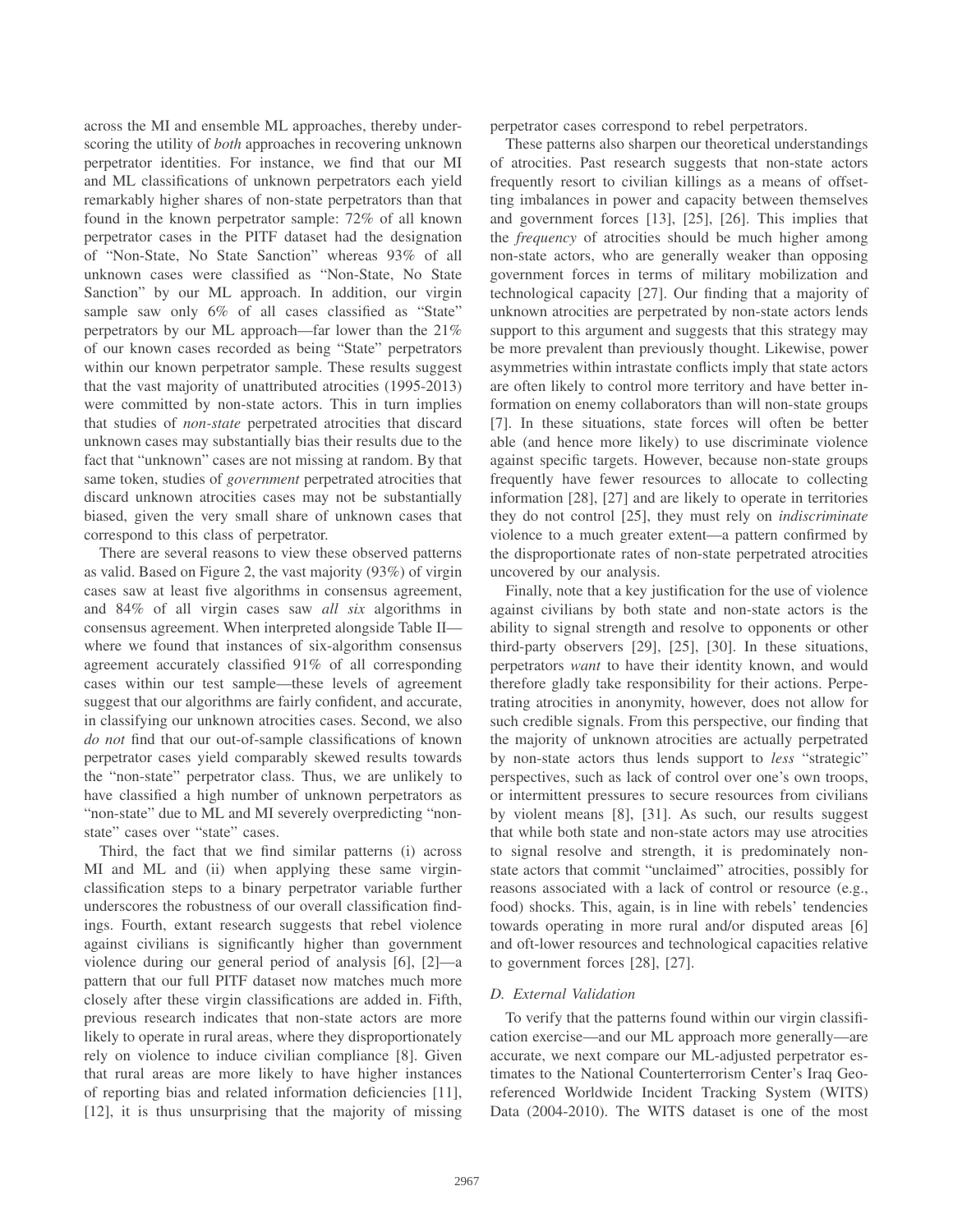comprehensive and detailed publicly available datasets on attacks against civilians perpetrated by non-state groups, and has been used in similar assessments in past research [10]. Further, the WITS data are likely to exhibit higher levels of ground truth than the PITF data given the WITS dataset's coding "from open sources manually using commercial subscription news services, the USG's Open Source Center (OSC), local news websites reported in English, and, as permitted by the linguistic capabilities of the team, local news websites reported in foreign languages" [32]. To guarantee that analysts do not overclassify attacks or code attacks against combatants as attacks against civilians, the WITS uses computer programs to "flag" incidents that might occur due to human error, which allows analysts to update their entries [32].

The Iraq WITS dataset only records attacks perpetrated by non-state actors. Given that our ML algorithms classify the majority of attacks by unknown perpetrators as being carried out by non-state actors, these Iraq WITS data thereby allow us to most appropriately test whether our ML approach over-classifies or correctly-classifies unknown atrocities as non-state atrocities. To ensure that the WITS data match the PITF's atrocities cases as closely as possible, we subset the WITS data to only include incidents where five or more fatalities were reported. We then merge these incidents to those coded by PITF as occurring in Iraq between 2004- 2010, which is the temporal range covered by the Iraq WITS dataset. Taken together, these steps allow us to draw comparisons between three different Iraq 'datasets' of nonstate perpetrated atrocities during the 2004-2010 period: (1) the Iraq WITS dataset; (2) the PITF dataset with all unknown perpetrator events removed; and (3) a version of the PITF dataset that also adds all additional PITF atrocities cases whose unknown perpetrators were classified as non-state by our ML algorithms to dataset (2).

We then merge datasets (1)-(3) to a monthly-PRIO-GRID [33] for Iraq. This leads our final validation data to contain non-state perpetrated atrocities counts for each 0.5x0.5° grid-cell month in Iraq (2004-2010). Comparing these count data, we find our non-ML corrected PITF events to be correlated with the WITS events at 0.51, whereas our MLcorrected PITF events are instead correlated with the WITS events at 0.91. Next, in dichotomizing each grid-month event count indicator and examining how well each dichotomized PITF measure then classifies our WITS cases, we further find that our ML-adjusted PITF records exhibit superior levels of precision (0.791>0.772), recall (0.461>0.217), f-score (0.582>0.339) and CCR (0.962>0.952) than the unadjusted PITF cases. These comparisons indicate that ML accurately recovers non-state atrocity perpetrators in Iraq.

We then repeat these comparisons using the MI-adjusted PITF data. Within our disaggregated grid-month level framework, the MI-adjusted PITF counts exhibit a comparable WITS-correlation to that of our ML-adjusted counts, and one that is far superior to that of the unadjusted PITF counts. These findings underscore the applicability and appropriateness of MI as a competitive approach to recovering missing perpetrator information in this application, in support of [10]. Nevertheless, we also find that our dichotomized grid-month MI-corrected atrocities cases classify our binary WITS records with moderately lower levels of precision, recall, f-score, and CCR—relative to ML—suggesting that ML remains a preferred method in this case.

#### V. CONCLUSION

This paper evaluates whether supervised ML techniques can accurately recover the identities of unknown atrocity perpetrators within datasets of atrocities events. Many theories of atrocities (and tests thereof) hinge on the identity of atrocities-perpetrators [13], [6], [7], [8]. International human rights and legal communities likewise require reliable information on perpetrators for successful prosecution and/or censuring. However, as many as one third of all atrocities incidents in commonly used atrocities datasets lack information on perpetrators' identities. We have shown that ML methods offer one way forward in reliably identifying (unknown) atrocity perpetrators within contemporary atrocities events datasets. Our application to the PITF Worldwide Atrocities Dataset then demonstrates that this proposed strategy can accurately recover the identities of atrocities perpetrators within both out-of-sample and in-sample settings.

Substantively, our findings indicate that a majority of contemporary unclaimed atrocities have been perpetrated by non-state actors. This supports past research [6], [2], while also suggesting that rebel violence against civilians may be even more prevalent than previously thought. Future research should evaluate the causal mechanisms underlying these trends by exploring whether this pattern is attributable to rebel groups' relatively (i) lower levels of discipline and supplies, (ii) stronger incentives to conceal their use of violence against proximate civilians, or (iii) higher tendencies to operate in rural areas prone to media reporting bias. Methodologically, our analysis illuminates an important avenue for future research: the integration of MI and ML. Indeed, fully integrating ML and MI to address missing social science data via approaches such as [34] would likely allow future researchers to better leverage these approaches' relative strengths, while avoiding their respective weaknesses.

### ACKNOWLEDGMENT

Bagozzi's contribution is partly based upon work supported by the National Science Foundation under grant no. SBE-SMA-1539302. Koren's contribution was supported by a Jennings Randolph Peace Scholar Award from the USIP.

# **REFERENCES**

[1] B. Valentino, P. Huth, and D. Balch-Lindsay, "'Draining the sea': mass killing and guerrilla warfare," International Organization, vol. 58, pp. 375-407, 2003.